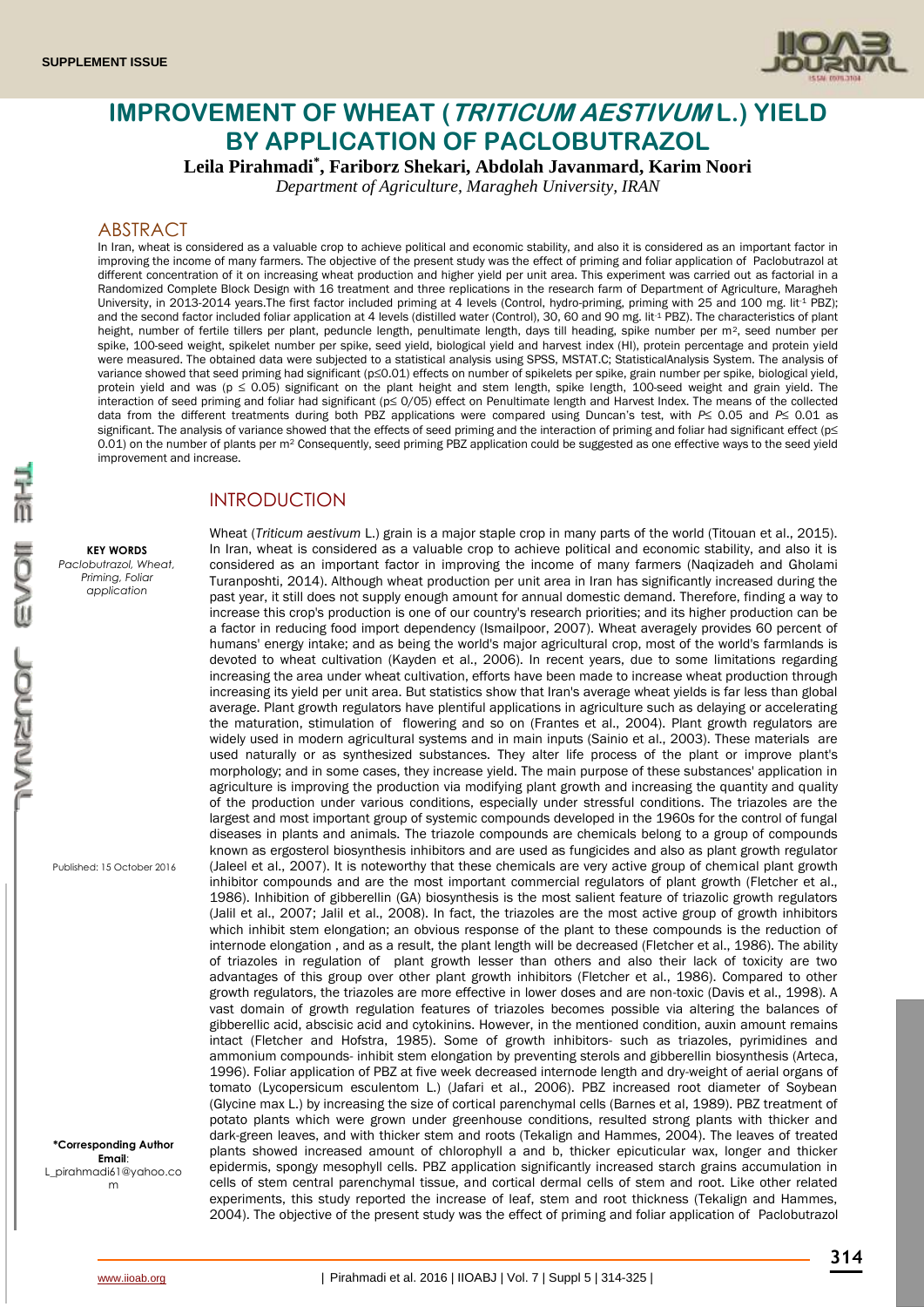

at different concentration of it on increasing wheat production and higher yield per unit area. Consequently, seed priming PBZ applicatin could be suggested as one effective ways to the seed yield improvement and increase.

## MATERIALS AND METHODS

This experiment was carried out as factorial in a Randomized Complete Block Design with 16 treatment and three replications in the research farm of Department of Agriculture, Maragheh University, in 2013- 2014 years. The first factor included priming at 4 levels (Control, hydro-priming, priming with 25 and 100 mg. lit-1 PBZ); and the second factor included foliar application at 4 levels (distilled water (Control), 30, 60 and 90 mg. lit-1 PBZ).

For making seeds ready for priming and protecting them against fungal infections, seeds disinfected with a 2% sodium hypochlorite for 5 minutes. To prevent the disinfectant harm on the seeds, they were rinsed three times with distilled water. After the aforementioned processes, the seeds became ready for pretreatment. For hydropriming, the seeds were soaked in distilled water for 6 hours in germinator at 200C. After passing the mentioned time, the seeds were dried at room temperature for 48 hours to reach their original weight. For PBZ priming, 4 g solid NaOH was dissolved in 100CC distilled water and 1 normal NaOH solution was made. To prepare our desired solutions, 2 different weights of PBZ, a plant growth inhibitor, i.e. 25 mg (50 ppm) and 100 mg (200 ppm) of PBZ were weighed by precise balances; then each one of these weights of PBZ was separately dissolved in 10CC of NaOH 1 normal; and after complete dissolution, 10CC HCl was added to each one of these solution to neutralize the effect of NaOH. After complete combination of HCl and NaOH in the solutions, 980CC distilled water was gradually added to each one of these solutions; and by adding distilled water, the solutions reached the desired volume (1lit.). Prepared seeds were soaked in the separate solutions (25 and 100 mg. lit-1 PBZ.) and were maintained in a germinator for 6 hrs at about 200C. After passing the mentioned time, pretreated seeds were rinsed three times with deionized distilled water and then they were dried at room temperature for 48 hours to obtain their original weight.

Prior to planting, soil preparations such as deep plowing in the autumn and surface plowing in the spring, disc plow at two stages, and land levelering were done. The total number of available plots was 48 and the area of each plot was 5.4 m2. In each plot, there were 5 planting lines with a distance of 20cm. supplement such as irrigation and manual control of weeds were done. Foliar application of PBZ and distilled water (control) with the concentrations of 30, 60 and 90 mg.lit-1 PBZ. and distilled water were done at the end of tillering stage (at the beginning of jointing stage). Finally at harvesting stage, 1m2 of harvest were taken, and the characteristics of plant height, number of fertile tillers per plant, peduncle length, penultimate length, days till heading, spike number per m2, seed number per spike, 100-seed weight, spikelet number per spike, seed yield, biological yield and harvest index (HI), protein percentage and protein yield were measured. With the help of SPAD-502, chlorophyll content were also determined during wheat growing stage. The obtained data were subjected to a statistical analysis using SPSS, MSTAT.C; Statistical Analysis System (2013[20]). The means of the collected data from the different treatments during both PBZ applications were compared using Duncan's test, with P≤ 0.05 and P≤ 0.01 as significant.

## RESULTS AND DISCUSSION

#### The number of plants per m2

The analysis of variance showed that the effects of seed priming and the interaction of priming and foliar had significant effect (p≤ 0.01) on the number of plants per m2 (Data not shown). The mean comparison of interaction of priming and foliar on the number of plants per m2 showed that those priming which sprayed with different levels of Paclobutrazol and priming mostly had more plants per m as compared to control (Fig. 1).Under normal and stress conditions, priming seeds with plant growth hormones not only improved germination and emergence index, but also increased growth and the final yield (Ahmad et al, 1995). In application of Paclobutrazol- the growth regulator- as seed priming, most of its intensifying effects emerge in wheat seedling and plant's primary growth. Application of other substances as seed priming often had the same effects of Paclobutrazol. For instance, increased speed of emergence and the final percentage of emergence was observed in the most primed wheat genotypes (Abutalebian, 2005).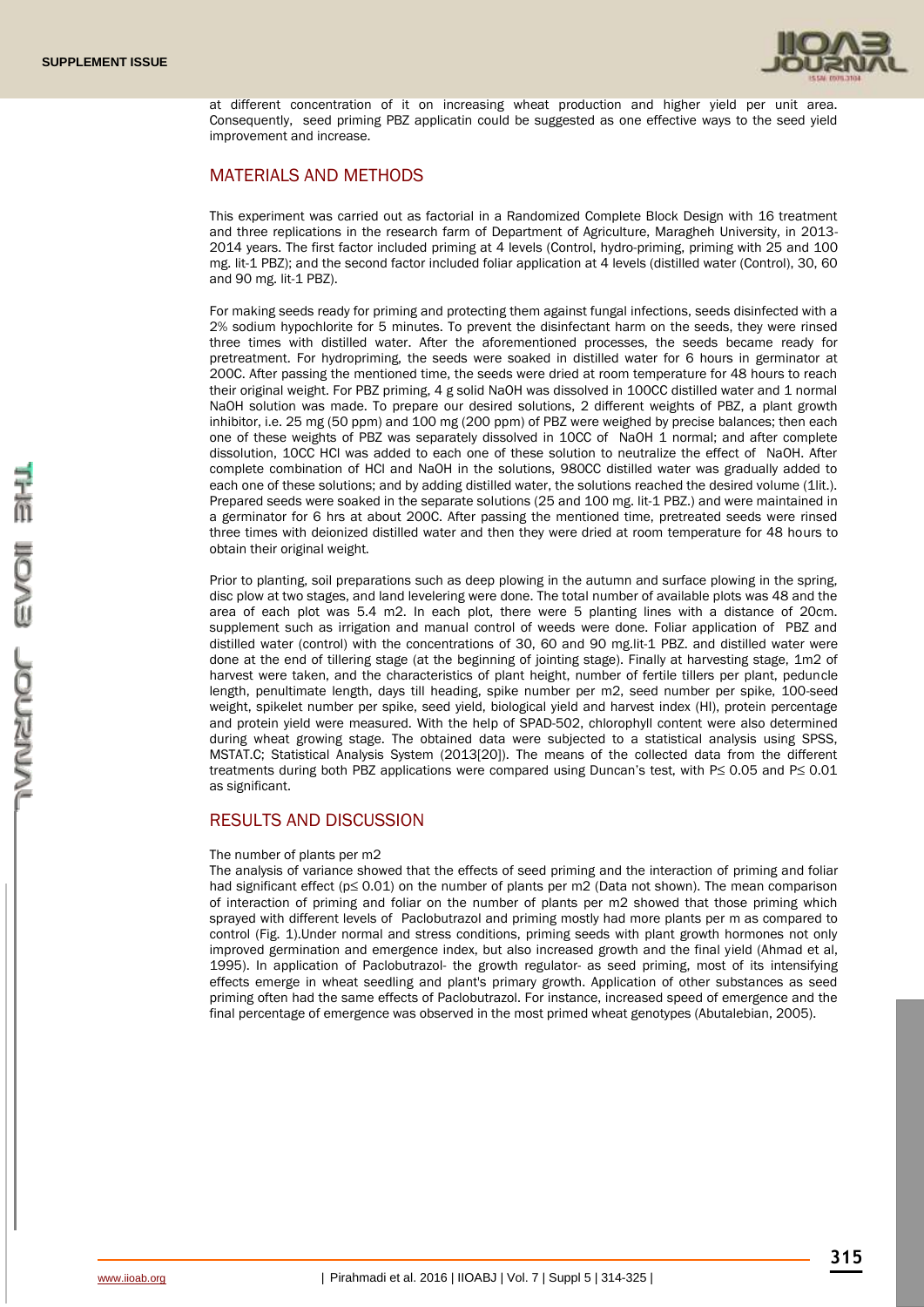



- 
- 5. Hidroprime, Control 13. Seed priming with 100 mg.lit-1 PBZ, Control
- 6. Hidroprime, foliar with 30 mg.lit-1 PBZ 14.Seed priming with 100 mg.lit-1 PBZ, foliar with 30 mg.lit-1 PBZ
- 7. Hidroprime, foliar with 60 mg.lit-1 PBZ 15.Seed priming with 100 mg.lit-1 PBZ, foliar with 60 mg.lit-1 PBZ

8. Hidroprime, foliar with 90 mg.lit-1 PBZ 16 Seed priming with 100 mg.lit-1 PBZ, foliar with 90 mg.lit-1 PBZ.

**Fig. 1:**The interaction of seed priming and foliar PBZ application on the number of plants per m ..........................................................................................................................................................

#### Plant height and stem length

The analysis of variance showed that the effect of seed priming was ( $p \le 0.05$ ) significant on the plant height and stem length (Data not shown). According to the results of mean comparison of seed priming, the highest length of plant and stem was observed in the priming with 25 mg. lit-1 solution which were 41.568 and 34.991 respectively, and their lowest length was observed in control which were 38.246 and 31.811 respectively (Fig. 2 & 3). In priming the seed with Paclobutrazol solution, increasing the concentration of Paclobutrazol (100 mg. lit-1) had less effect on the plant and stem length as compared to the priming with 25 mg.lit-1 Paclobutrazol solution; however, these concentrations did not show significant differences. The results showed that although spraying Paclobutrazol solution in the late tillering stage had not significant effect on the aforesaid characteristics (Data not shown), it partially reduced the plant and stem length as compared to Hydroprime. And spraying the seed with 60 mg.lit-1 Paclobutrazol solution caused less increase of the plant and stem length as compared to spraying with 30 and 90 mg.lit-1 Paclobutrazol solution.

Since Paclobutrazol decelerates GA biosynthesis, plant growth will be affected and again this will change the partitioning of assimilate (El-Khashab et al, 1997). Paclobutrazol application could reduce the number of cells and their length in Safflower (Carthamus tinctorius L.) stem (Potter et al, 1993). In fact, unlike the main effect of Paclobutrazol which is obtained in its direct application, most of its intensifying effects emerge in seedling and primary growth of the plant in its application as seed priming. By investigation of Barrett and Bartoska (1982) it becomes clear that those plants which Paclobutrazol was sprayed on their stem were shorter than those plants which Paclobutrazol was sprayed on their leaves (Barrett and Bartuska, 1982). This matter can be one of the reasons which caused Paclobutrazol foliar on canopy at the late tillering stage be insignificant in the final report of our experiment.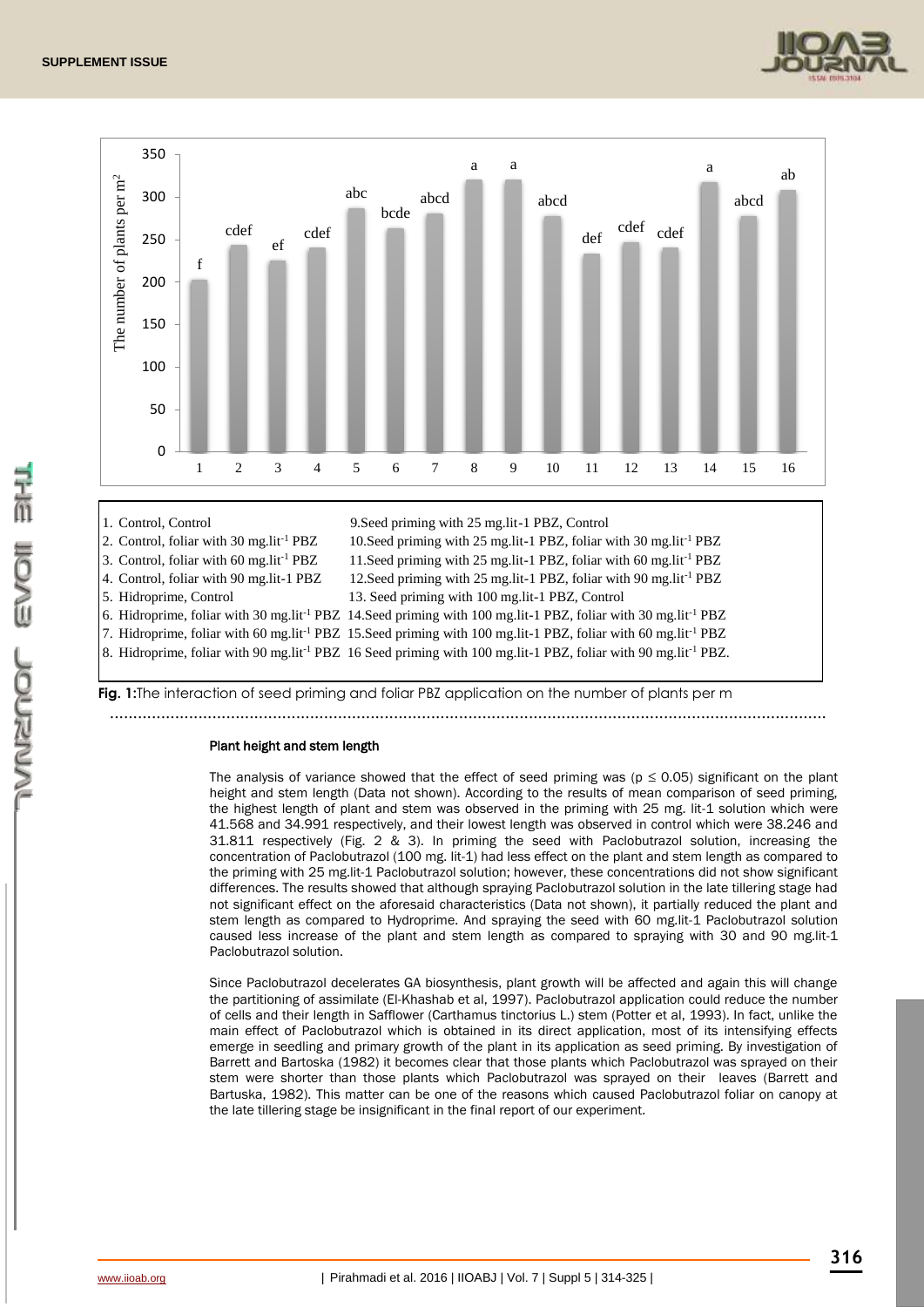







**Fig. 3:** Influence of seed priming PBZ application on stem length.

### ..........................................................................................................................................................

## Penultimate length and Peduncle length

The analysis of variance showed that the main effects of priming and foliar was not significant on Penultimate and Peduncle lengths, but the interaction of seed priming and foliar had significant (p≤ 0/05) effect on Penultimate length. The mean comparison results of Penultimate length showed that those priming which contained foliar with different levels of Paclobutrazol had longer Penultimate as compared to control [Fig. 4].

Stored carbohydrates are known as one the sources for supplying photosynthetic materials (Yang and Zang, 2006). When production of photosynthetic materials is more than sinks requirement, these carbohydrates are stored in different parts of the plant such as various internodes of stem; these carbohydrates will be transferred to the seeds at the final stages of growth when request for photosynthetic materials is more than their availability (Joodi et al, 2010). In recurrence of cereals' stored carbohydrates, Peduncle (the first internode from the top of stem), and Penultimate (the second internode from the top of stem) play more important role than lower internodes (Ehdaie, 1996). Wardlow and Wilenbrink (1994) declared that in wheat, Penultimate and Peduncle internodes stored the highest amount of carbohydrates. In this respect, Daniel and Elkoca et al (2006) pointed to the higher amount of storing soluble sugars in upper internodes of barley as compared to its lower internodes. The results of our experiment oppose those of Fletcher et al (2002) who reported that by preventing GA biosynthesis,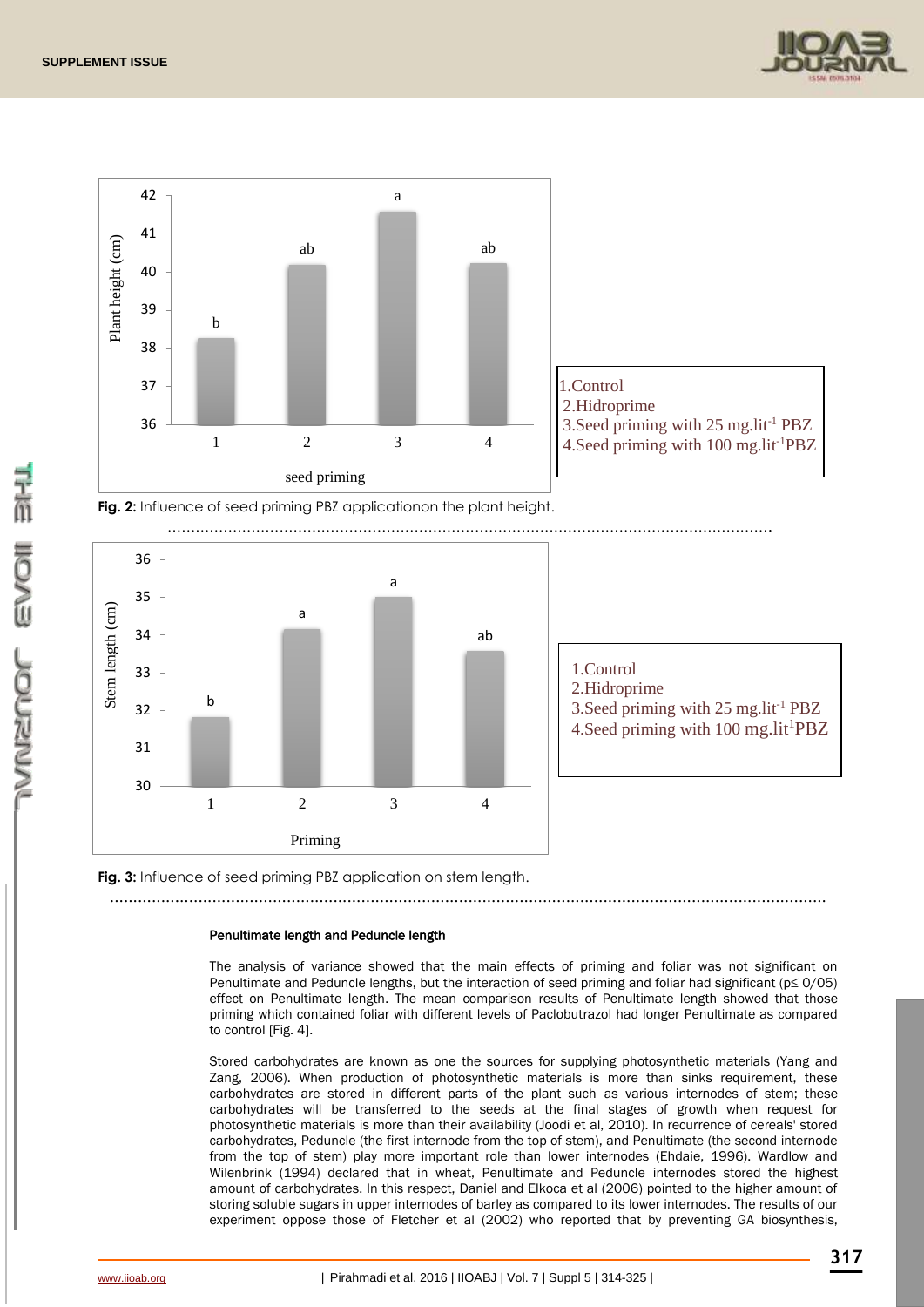

triazoles cause the reduction of internodes' length; and also our findings oppose those of Fletcher et al (2002) where they claimed that PBZ is a preventer of GA biosynthesis and it slows down growth rate of wide range of crops that it happens due to shortening of internodes and stopping the growth for a long time.

Some of the reasons which caused contradiction between our experiment and the results given by other researchers can be the concentration of growth moderators, application method, application time, application number, the formula of used substance, and components of the soil.



**Fig. 4**:The interaction of seed priming and foliar PBZ application on Penultimate length.

……………………………………………………………………………………………………………………

1. Control, Control 9.Seed priming with 25 mg.lit-1 PBZ, Control

2. Control, foliar with 30 mg.lit<sup>-1</sup> PBZ 10.Seed priming with 25 mg.lit-1 PBZ, foliar with 30 mg.lit<sup>-1</sup> PBZ

- 
- 3. Control, foliar with 60 mg.lit-1 PBZ 11.Seed priming with 25 mg.lit-1 PBZ, foliar with 60 mg.lit-1 PBZ
	-
- 
- 4. Control, foliar with 90 mg.lit-1 PBZ 12.Seed priming with 25 mg.lit-1 PBZ, foliar with 90 mg.lit-1 PBZ
- 5. Hidroprime, Control 13. Seed priming with 100 mg.lit-1 PBZ, Control
- 6. Hidroprime, foliar with 30 mg.lit-1 PBZ 14.Seed priming with 100 mg.lit-1 PBZ, foliar with 30 mg.lit-1 PBZ
- 7. Hidroprime, foliar with 60 mg.lit-1 PBZ 15.Seed priming with 100 mg.lit-1 PBZ, foliar with 60 mg.lit-1 PBZ
- 8. Hidroprime, foliar with 90 mg.lit-1 PBZ 16 Seed priming with 100 mg.lit-1 PBZ, foliar with 90 mg.lit-1 PBZ.

### Spike Length

The analysis of variance showed that seed priming had significant (p≤ 0/05) effects on spike length (Data not shown). As far as the spike length concern, an obvious advantage was observed among those priming which their seeds were pretreated by Paclobutrazol as compared with the Hydroprime and the control. The results of mean comparison of priming effect showed that seed priming with 100 mg.lit-1 Paclobutrazol. had the longest spike and the lowest rate of this characteristic was observed in Hydroprime (Fig. 5). Generally with increasing the concentration of paclobutrazol in seed priming, the length of spikes also increased; however there were not significant differences between the two concentrations of 25 and 100 mg.lit-1 Paclobutrazol solution. The effect of foliar on canopy at the final stage of tillering was not significant on the spike length.

Giry and Schlinger (2003) reported the same results that the plants produced by pretreated wheat seeds had more and longer spikes due to favorable germination and rapid growth. The conducted researches show that Paclobutrazol application decreases inflorescence length and increases the number of inflorescence and flower in inflorescence (Jamalian et al, 2007); and these results are in opposition of our research's results.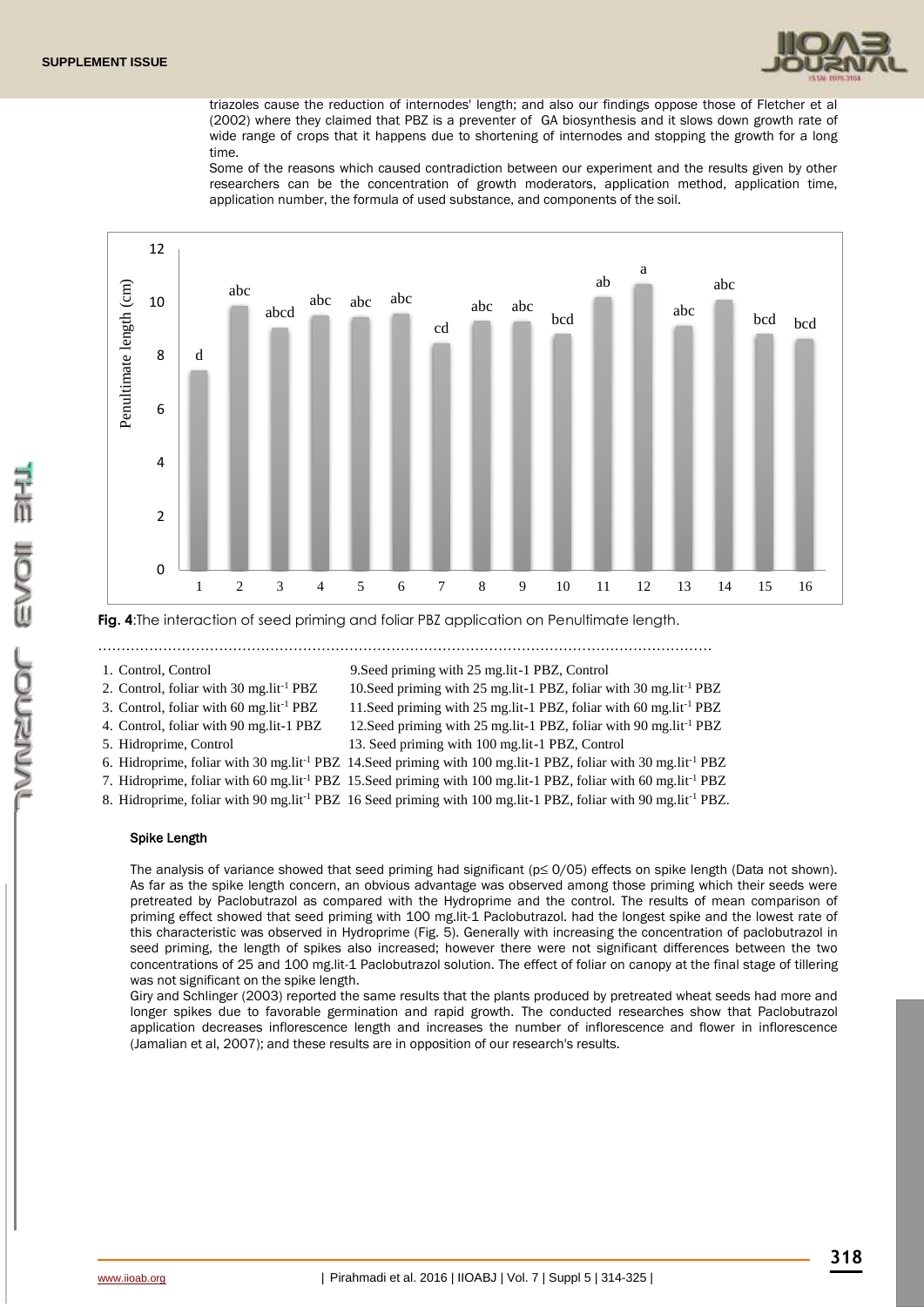



- 1.Control
- 2.Hidroprime
- 3. Seed priming with  $25 \text{ mg}$ . lit<sup>-1</sup> PBZ
- 4.Seed priming with 100 mg.lit<sup>1</sup>PBZ

Fig. 5: Influence of seed priming PBZ application on spike length.

#### ……………………………………………………………………………………………………………………

## spikelet number per spike

The analysis of variance showed that seed priming had significant  $(P < 0/01)$  effect on the number of spikelets per spike (Data not shown). In terms of spikelet number per spike, the seeds primed by Paclobutrazol solution had an obvious advantage over Hydropriming and the control. According to the results of mean comparison, priming with 25 and 100 mg.lit-1 Paclobutrazol had the highest number of spikelets per spike and Hydropriming had the lowest number (Fig. 6). The analysis of variance showed that spraying on canopy at the final stage of tillering had not significant effect on the number of spikelet per spike (Data not shown). However, spikelet number per spike reduced by increasing the concentration of Paclobutrazol, and priming with 30 mg.lit-1 Pacloburazol. had the highest number of spikelets per spike. The interaction of seed priming and spraying was not significant on spikelet number per spike.

The conducted researches show that Paclobutrazol application cause the reduction of inflorescence length and increases the number of inflorescence and flower in inflorescence (Jamalian et al, 2007); the results of the mentioned research is in agreement with the results of the present study.



Fig. 6: Influence of seed priming PBZ application on the number of spikelets per spike.

……………………………………………………………………………………………………………………

#### Grain Number per Spike

The analysis of variance showed that seed priming had significant (p≤ 0/01) effect on grain number per spike (Data not shown). The seeds primed by Paclobutrazol solution had an obvious advantage over Hydropriming and the control in terms of grain number per spike. According to the results of mean comparison, priming with 25 and 100 mg.lit-1 Paclobutrazol had the highest number of grain per spike and Hydropriming and the control had the lowest number of grain per spike (Fig. 7). Generally in seed priming, grain number per spike increased by increasing the concentration of Paclobutrazol; however there was not significant differences between the two concentration of 25 and 100 mg.lit-1 PBZ. The analysis of variance showed that spraying on canopy at the final stage of tillering had not significant effect on the grain number per spike (Data not shown).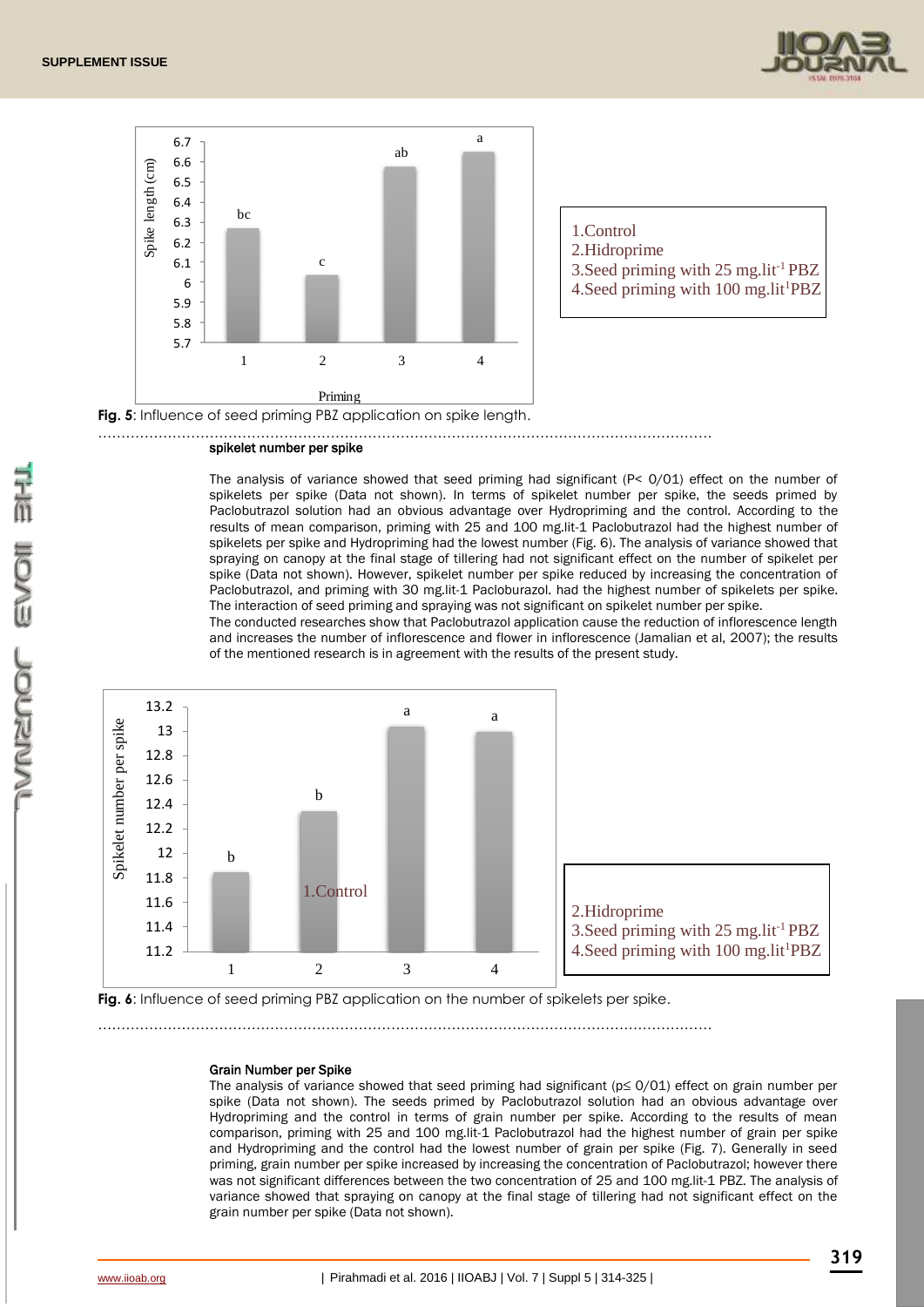

Using various methods of priming in Safflower (Carthamus tinctorius L.) seed improved plants number per square meter, number of head per plant, grain number per head, and finally grain yield (Movahedi Dehnavi et al, 2012). In corn, Paclobutrazol spraying caused significant increase of grain number per row, i.e. 1.27 percent as compared to the control (Sepehri and Bayat, 2014). It is reported that grain number per cluster and 1000-seed weight were increased in plants grown from pretreated seeds, and this increase finally led to improvement of grain yield in rice (Farooq et al, 2006). Using osmo-priming, hardening priming, and matric priming in Canola (Brassica napus L.) increased grain yield via improvement of indicators such as the number of grains per pod and 1000-seed weight (Afzal et al, 2004).



**Fig. 7:**Influence of seed priming PBZ application on grain number per spike.

……………………………………………………………………………………………………………………

#### 100-seed weight

The analysis of variance showed that seed priming had significant (p≤ 0/05) effects on 100-seed weight (Data not shown). In terms of 100-seed weight, seed primings had an obvious advantage over the control. By increasing PBZ concentration, 100-seed weight was reduced, but significant differences were not observed between two concentrations of 25 and 100 mg.lit-1 PBZ. The results of mean comparison showed that priming with 25 mg.lit-1 Paclobutrazol had the highest 100-seed weight and the control had the lowest 100-seed weight [Fig. 8]. The analysis of variance showed that spraying on canopy at the final stage of tillering had not significant effect on 100-seed weight (Data not shown). However, foliar with PBZ solution increased 100-seed weight as compared to the control. Priming with 30 mg.lit-1 PBZ had the highest 100-seed weight; and by increasing PBZ concentration, 100-seed weight decreased.

The most salient morphological feature of PBZ is reducing vegetative growth; and then by changing the distribution manner of materials obtained from photosynthesis, it leads these materials to reproductive parts; and as a result, more flower buds will be produced, consequently fruit production will be increased (Lever, 1986). Generally, triazoles decrease vegetative growth and reduce competition between vegetative and reproductive organs for gaining photosynthetic materials. Most of the available reports indicate that PBZ priming increases fruiting and flowering percentages (Sedighi et al, 2007). The effect of PBZ on the plants' reproductive organs shows itself in different ways. According to Abraham et al. 2008, in priming with PBZ, Sesame seed weight increased under drought stress.



**Fig. 8** : Influence of seed priming PBZ application on 100-seed weight.

……………………………………………………………………………………………………………………

- 1.Control
- 2.Hidroprime
- 3.Seed priming with 25 mg.lit-1 PBZ
- 4. Seed priming with 100 mg.lit<sup>1</sup>PBZ

こんこう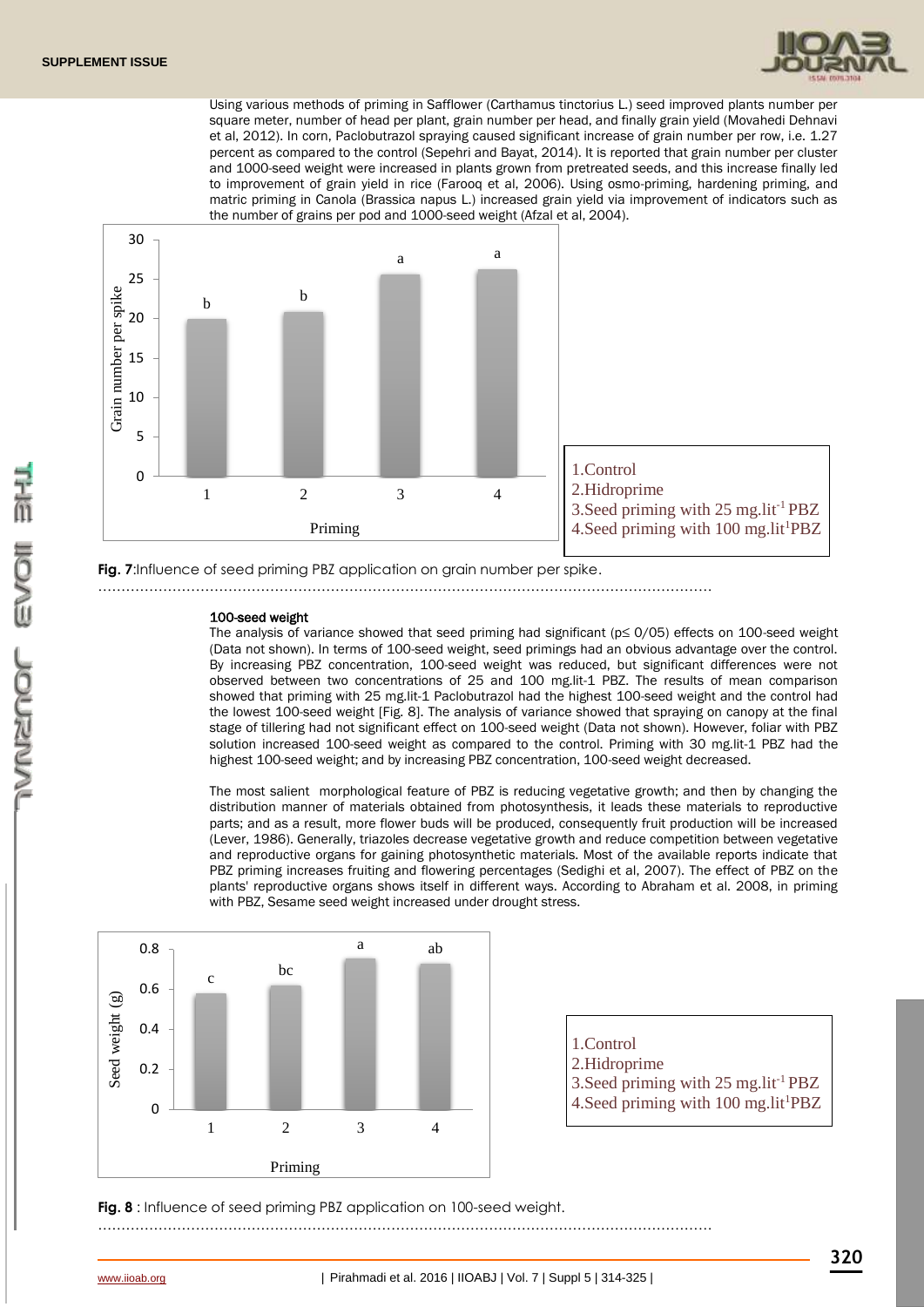

#### Biological Yield (Total dry-material)

The analysis of variance showed that seed priming had significant (p≤ 0/01) effects on biological yield (Data not shown). The mean comparison showed that priming with 25 mg.lit-1 PBZ had the highest biological yield, i.e. 191.891 g, and the control had the lowest biological yield, i.e. 140.406 g [Fig. 9]. In terms of biological yield, seed primings had an obvious advantage over the control; seed priming with PBZ increased biological yield as compared to Hydropriming. Although increasing the concentration of PBZ (100 mg.lit-1) decreased biological yield as compared to priming with 25 mg.lit-1 PBZ, there were not significant differences between these two concentrations 25 and 100 mg.lit-1 PBZ).

There are some reports which show that priming with proper concentrations of plant growth hormones effectively increase yield in various crops under water stress and normal condition (Harley et al, 1991; Lee et al, 1998; Pakmehr, 2009). Spraying PBZ in the stem elongation stage of Canola (Brassica napus L.) increased dry weight of plants. Also in various cultivars of winter Canola, Mixatole and PBZ primings significantly increased plant dry-weight (Mohammadi et al, 2011). Faroogh et al, (2008b) reported that seed priming increased the number of tillers, grain yield, biological yield and harvest index of wheat under late cultivating condition, but had no effect on plant height, spikelet number, grain number and 1000-seed weight. It is reported that the activity of acid Invertase was increased in meristem tissues of pea plants grown from primed seeds, and its increased activity caused increase of plant growth and biomass (Kaur et al, 2005). Also there are some reports which indicate that seed priming involves in increasing the activity of those enzymes which participate in metabolism such as sucrose synthase and sucrose phosphate synthase; also by raising chlorophyll content and increasing photosynthesis, it increases the source power and availability of photoassimilates, and by doing so, it improves yield and biomass (Kaur et al, 2005). Amin et al (2008), Faroogh et al (2008b), Mirsadeqhi et al (2010) reported an increase of biological yield due to salicylic acid application.



**Fig. 9:**Influence of seed priming PBZ application on biological yield.

……………………………………………………………………………………………………………………

#### Grain Yield

The analysis of variance showed that seed priming had significant (p≤ 0.05) effects on the grain yield (Data not shown). The mean analysis showed that priming with 25 mg.lit-1 produced the highest grain yield (63.35), and the control had the lowest amount of grain yield (42.28) (Fig. 10). In terms of grain yield, primed seeds had an obvious advantage over the control. Although grain yield was reduced by increasing PBZ concentration, seeds priming with PBZ increased grain yield as compared to Hydropriming and the control. The analysis of variance showed that foliar application (of PBZ) at the final stage of tillering didn't have significant effect on grain yield (Data not shown). However, foliar application of PBZ increased grain yield as compared to the control (foliar application of distilled water); and foliar with 30 mg.lit-1 PBZ, produced the highest grain yield. Increasing PBZ concentration did not increase the grain yield.

Application of plant growth stimulators had useful effects on wheat grain yield (Logendra et al, 2004). priming of seeds with PBZ solution increased the grain yield of rainfed wheat (Azar2) (Karami et al, 2014). There are some reports which indicate that seed priming increased grain yield under rainfed conditions (Rajabi, 2011). Application of plant growth regulators at any level increases grain yield (Heidari and kavousi, 2013). In field experiments, application of growth regulators at mid-tillering stage increased grain yield of spring barley 10 to 17 percent and increased grain yield of winter barley 12 to 18 percent. The reason of this increase in grain yield was the increase of spike number per unit area (Heidari and kavousi, 2013). Some other researchers claim that this increase in grain yield happens due to the increase of physiological source power (Waddington and cartwright, 1986). The researches done by Shokofa and Imam (2005) shows that growth regulators significantly increased grain yield of wheat due to the increase in grain number per spike, spike elongation, and the number of spikes per unit area. Under moderate and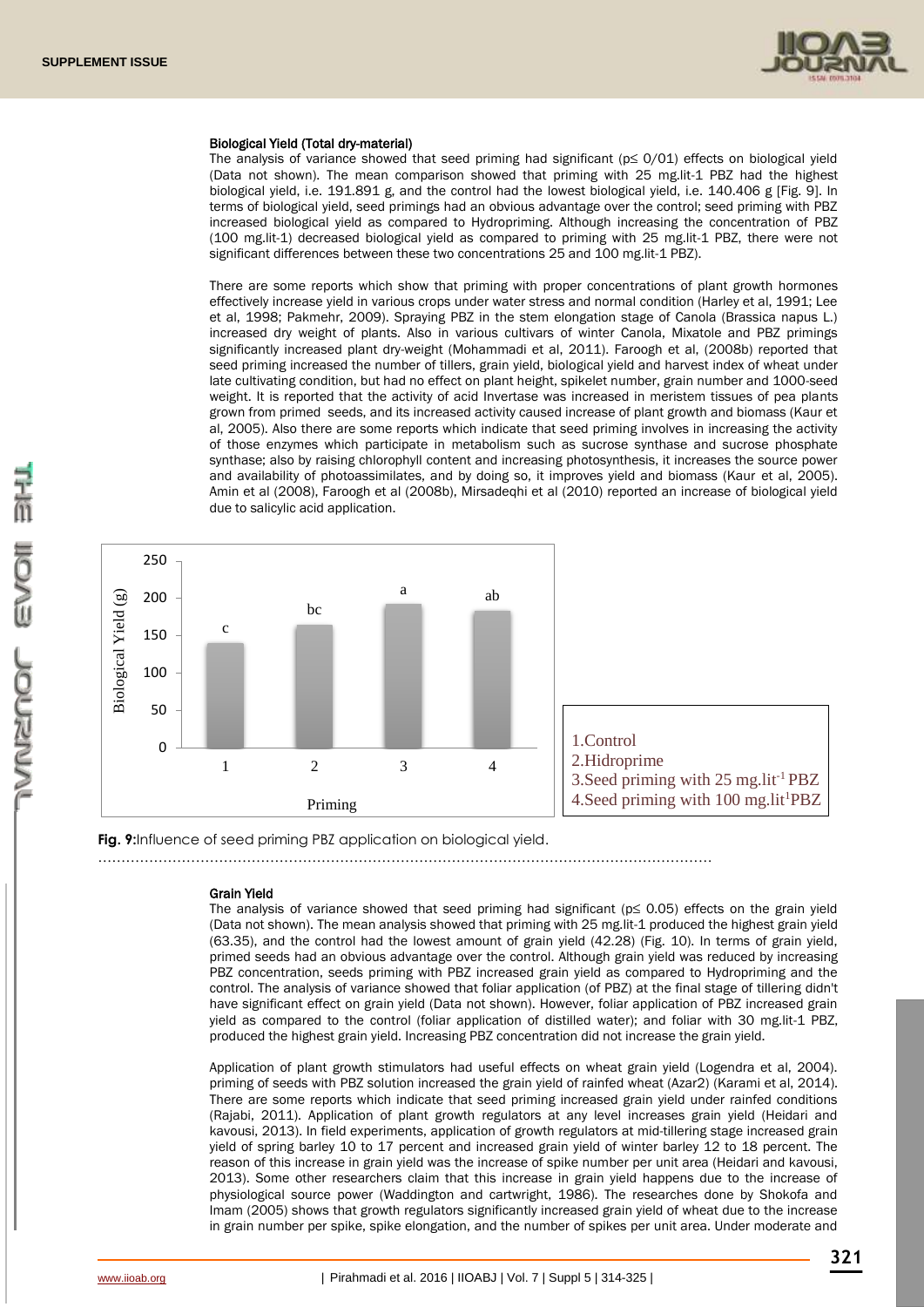

severe drought stresses, PBZ can be effective in reducing drought effects on plants; and foliar application of PBZ, under moderate and severe drought stresses, significantly increased grain yield as compared to those primings which PBZ did not applied on them under the same conditions. During two stages of tillering and stem elongation, foliar application of rooting (rhizogenic) hormones such as PBZ and Daminozide, Abscisic acid and Atifen, and using Twin as a surfactant did not have significant effects on straw yield and dry seed of rainfed wheat. The reduction of yield with foliar application of PBZ under favorable moisture conditions can be related to an increase in concentration of Abscisic acid hormone. The mentioned hormone (Abscisic acid) reduces grain yield via reducing the number of endosperm cells, followed by decreasing grain size and also stimulating for embryonic loss, and decreasing grain number (El-Khallal et al, 2009). According to our reports, and Smith's (1992), growth stimulators don't accumulate dry matters in cereals, rather they affect the distribution patterns of dry matters which depending on the environmental conditions, cause positive or negative effects on grain yield. During particular period, the plant growth regulators in assimilate distribution show its effects in bush, leaves and tillers more than roots (Rajala and Peltonen-Saninio, 2001).



……………………………………………………………………………………………………………………

**Fig. 10:**Influence of seed priming PBZ application on the grain yield.

Harvest Index The analysis of variance showed that the effects of seed priming were significant ( $p \le 0.01$ ) on harvest index, and the interaction of seed priming and foliar application had significant (p≤ 0.05) effects on harvest index (Data not shown). The mean comparison of the interaction of seed primings and foliar application on harvest index showed that the interaction of all seed primings along with foliar application had the highest harvest index (Fig. 11). In recent years, what has been reported about the high yielding wheat varieties show that harvest index (HI) is the main factor in increasing wheat yields per ha. The average of wheat HI is 50 percent and many agricultural experts believe that it can be increased up to 65 percent; while in Iran, wheat HI is about 47 percent (Rashed-Mohassel, 1998; Rahnama et al, 2000). There is a similar report which indicates that seed priming with PBZ solution could increase grain yield and HI of rainfed wheat (Azar2) (Karami et al, 2013). In the experiments of Hussain et al. (2009), and Setia et al. (1995), foliar application of PBZ did not have significant effects on HI of the plants under their studies, and this result is in agreement with our experiment. It is reported that priming of Sunflower seeds changed the distribution manner of dry matters in favor of the grains, and increased its HI and grain yield (Hussain et al., 2009).

### Protein yield

The analysis of variance showed that seed priming had significant (p≤0.01) effects on protein yield (Data not shown). The mean comparison showed that seed priming with 25 mg. lit-1 PBZ had the highest protein yield (907.3216 g/m2) and its lowest amount (536.0181 g/m2) was observed in the control (Fig. 12). Primed seeds with PBZ had an obvious advantage over Hydroprime and control. Seed priming with PBZ increased protein yield, though increasing PBZ concentration reduced its amount. However, significant differences was not observed between 25 and 100 mg. lit-1 PBZ.

One of the primary effects of growth regulators is that they affect GA, Sterols and Abscisic acid biosynthesis, and they indirectly affect starch percentage; and as a result, protein yield will be increased (Sawan, 2008). It is reported that increased amount of amino acids in primed seeds may be happens due to releasing these amino acids from protein storages. Various experiments show that protein synthesis is increased while priming and germination of primed seeds of lettuce, tomato, pepper, leek, wheat and corn is improved (Harris 1999, 2001, 2002). Proteins concentration is increased while priming and their amount remains high even after dryness of the seeds (Harris 1999, 2001, 2002). There are similar reports which indicate that priming wheat seeds with PBZ increases the amount of proteins (Nouriyani, 2012). Also, there are other similar results which show that PBZ application increases the amount of proteins under stress and non-stress conditions (Razavizadeh and Amu Beigi, 2013). Foliar application of PBZ on onion, Texas Early Grano variety, caused a 65 percent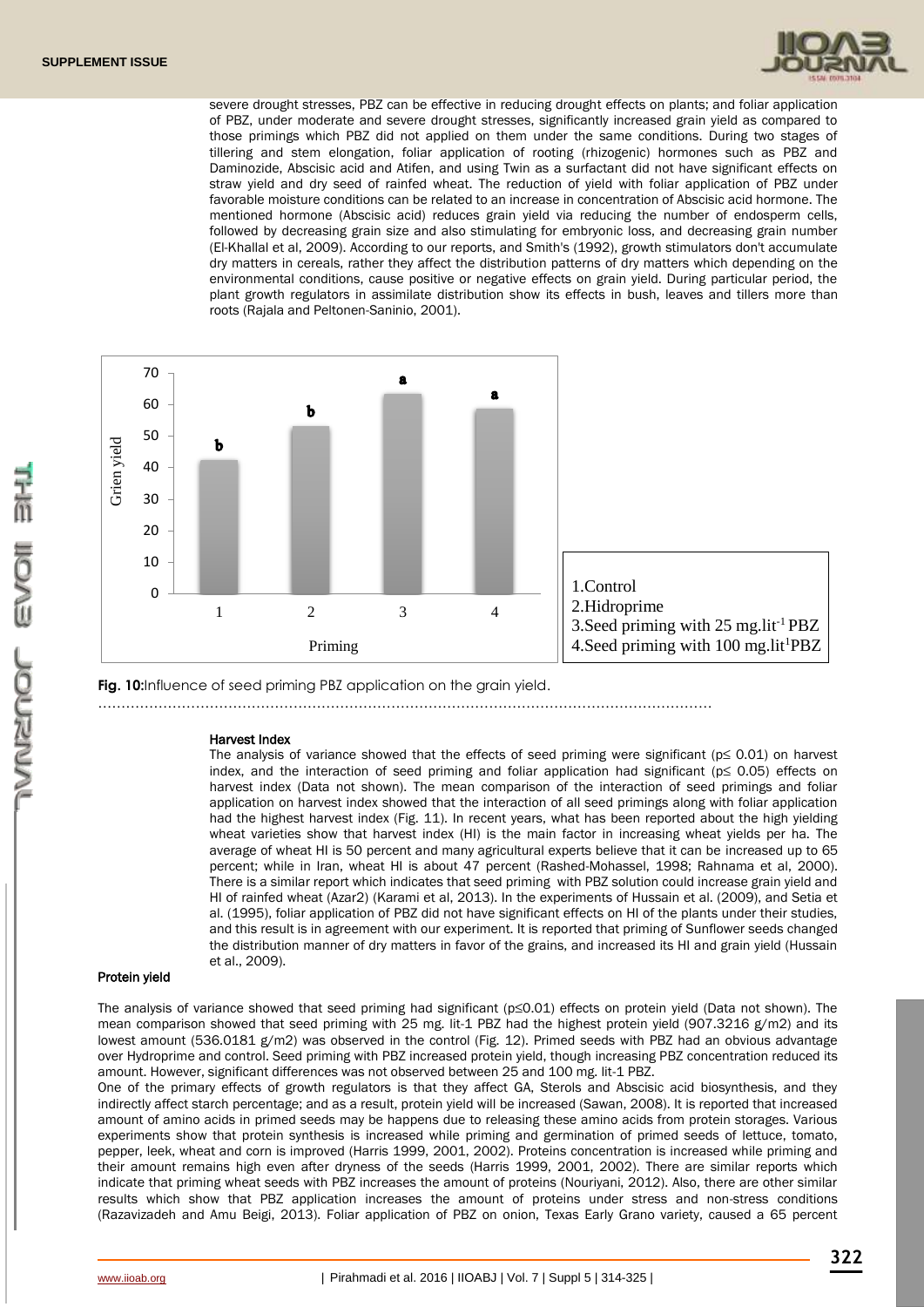

increase in protein amount of aerial organs as compared to control, however its foliar application did not cause significant differences in protein amount of root as compared to control. Protein amount of onion primed by PBZ was significantly increased as compared to control. Both concentrations of PBZ significantly increased protein amount in onion and the concentration of 2000 mg. lit-1 increased its amount up to 238 percent as compared to control. PBZ primings didn't cause any difference in the protein amount of roots (Arvin et al, 2003).



## 1.Control, Control 9.Seed priming with 25 mg.lit-1 PBZ, Control 2. Control, foliar with 30 mg.lit<sup>-1</sup> PBZ 10.Seed priming with 25 mg.lit-1 PBZ, foliar with 30 mg.lit<sup>-1</sup> PBZ 3. Control, foliar with 60 mg.lit<sup>-1</sup> PBZ 11. Seed priming with 25 mg.lit-1 PBZ, foliar with 60 mg.lit<sup>-1</sup> PBZ 4.Control, foliar with 90 mg.lit-1 PBZ 12.Seed priming with 25 mg.lit-1 PBZ, foliar with 90 mg.lit-1 PBZ 5.Hidroprime, Control 13. Seed priming with 100 mg.lit-1 PBZ, Control 6.Hidroprime, foliar with 30 mg.lit-1 PBZ 14.Seed priming with 100 mg.lit-1 PBZ, foliar with 30 mg.lit-1 PBZ 7.Hidroprime, foliar with 60 mg.lit-1 PBZ 15.Seed priming with 100 mg.lit-1 PBZ, foliar with 60 mg.lit-1 PBZ 8.Hidroprime, foliar with 90 mg.lit-1 PBZ 16 Seed priming with 100 mg.lit-1 PBZ, foliar with 90 mg.lit-1 PBZ.



……………………………………………………………………………………………………………………



……………………………………………………………………………………………………………………

3. Seed priming with  $25 \text{ mg}$ . lit<sup>-1</sup> PBZ



#### CONFLICT OF INTEREST There is no conflict of interest.

ACKNOWLEDGEMENTS None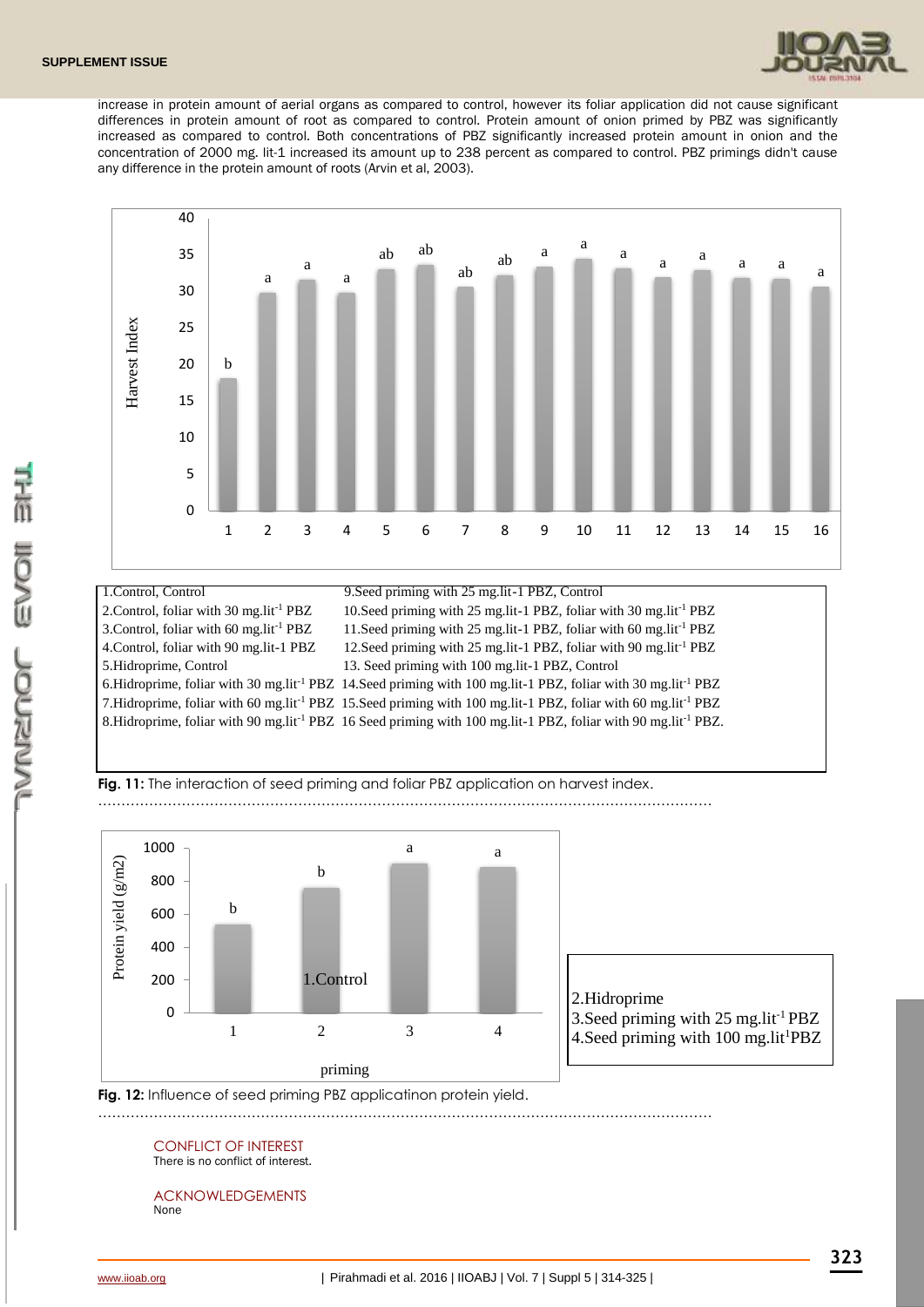

FINANCIAL DISCLOSURE None

## **REFERENCES**

- [1] Aboutalebian M. [2005] Osmotic priming of seeds of some wheat cultivars (*Triticum aestivum* L.) in warm, temperate and cold regions of Iran a means of enhancing seed vigour under unsuitable conditions. Thesis of Ph.D. Tehran University.
- [2] Abraham SS, Abdul Jaleel C, Chang-Xing Z, et al. [ 2008] Regulation of growth and metabolism by paclobutrazol and ABA in Sesamum indicum L. under drought condition. GJ Mol Sci 3(2): 57-66.
- [3] Afzal I, Aslam N, Mabood F, Hussain A. Irfan S. [2004] Enhancement of canola seed by different priming techniques. Caderno de Pesquisa Ser. Bio, Santa Cruz do Sul 16:19-34.
- [4] Ahmad AI. Haque, O Aziz. [1995] Physiomorphological changes in triticale improved by pyridoxine applied through grain soaking. Acta Agron. Hung. 43: 211–221.
- [5] Arteca RN. [1996]Plant growth substances: Principles and Application, Chapman and Hall, Inc. NY.332 pp.
- [6] Arvin, Seyed Mohammad Javad and Banakar, Mohammed Hussein. 2003. The effect of growth regulators on flowering and Several Traits of Onion (Allium cepa) cv. Texas Early Grano. Science and Technology of Agriculture and Natural Resources, Volume VI, Number One.
- [7] Barnes AM, RH. Walser, TD Davis. [1989] Anatomy of Zea mays and Glycine max seedling treated with triazole plant growth regulators. Boil. Plant. 31: 370- 375.
- [8] Barrett J, Bartuska CA. [1982] PP333 effects on stem elongation depend on site of application. HortScience. 17: 737-738.
- [9] Davis TD, GL Steffens, N Sankhla. [1998] Triazole plant growth regulators. Horticultural Reviews. 10: 63- 105.
- [10] Effect of CCC on proline, soluble sugars, protein, oil and fatty acids, flaxseed oil under drought pot cultivation. Journal of environmental stress on crop science Volume III, Issue II, page 138- 129.
- [11] Ehdaie BWJ. [1996] Genetic variation for contribution of preanthesis assimilates to grain yield in spring wheat. Journal of Genetics and Breeding, 50: 47-55.
- [12] El-Khallal SM, Hathout TA, Ashour AA, Kerrit A.A. [2009] Brassinolide and salicylic acid induced antioxidant enzymes, hormonal balance and protein profile of maize plants grown under salt stress. Research Journal Agriculture and Biology Science. 5(4): 380-390.
- [13] El-Khashab, A.M.A, A. El-Sammak, A. Elaidy, M Salama, M Rieger. [1997] Paclobutrazol reduces some negative effects of salt stress in peach. J. the American Society for Horticultural Sci. 122(1): 43-46.
- [14] Elkoca E, Haliloglu K, Esitken A, Ercisli S. [2006] Hydro and osmopriming improve chickpea germination. Acta Agriculture, Scandinavia, section BPlant soilScience, 57(3): 193-200.
- [15] Esmaiel Pur M.[ 2007] Response of tow wheat cultivars to source size modification: interaction of cultivars and plant density under water stress

and non stress condition. M. Sc. thesis, College of Agriculture, University of Tehran, Karaj. (In Farsi).

- [16] Farooq M, Basra SMA, Afzal I, Khaliq A. [2006] Optimization of hydropriming techniques for rice seed invigoration. Seed Science Technology. 34:507–512.
- [17] Fletcher R A, G Hofstra. [1985] Triadimefon- A plant multi- protectant. Plant and Cell Physiology. 26: 775- 780.
- [18] Fletcher RA, G Hofstra, JG Gao. [1986] Comparative fungitoxic and plant growth regulating properties of triazole derivatives. Plant and Cell Physiology. 27: 367- 371.
- [19] Fletcher R.A, CR Sopher, NN Vettekkorumakankav. [2002] Modulation of gibberellins protects plants from environmental stresses. Indian J. plant physiol. 5(2):115-126.
- [20] Frantes JM, D Pinnock, S Klassen, B Bugbee. [2004]Characterizing the environmental response of a gibberellic acid-deficient rice for use as a model crop. Agronomy J, 96: 1172- 1181.
- [21] Harris D, Joshi A, Khan PA, Gothkar P, Sodhi PS. [1999] On-farm seed priming in semi-arid agriculture: development and evaluation in maize, rice and chickpea in India using participatory methods. Experimental Agriculture. 35:15-29.
- [22] Harris D, Kumar JKR, Kumar J. [2001]. on- farm seed priming. Agricultural Research. 44: 3-14.
- [23] Harris D, Raghuwnashi BS, Gangwar JS.[ 2002] Participatory evaluation by farmers of on-farm seed priming in wheat in India, Nepal and Pakistan. Exp. Agric. 2001. 37: 403-415.
- [24] Heydari Ali, Kavosi Bijan.[ 2014] Effects of foliar application of chlormequat chloride regulator and water stress on yield and wheat yield (Pishtaz). First National Conference on Water Crisis, Islamic Azad University Khorasgan.
- [25] Hussain M, Malik MA, Farooq M, Khan MB, Akram M, Saleem MF. [2009] Exogenous Glycinebetaine and Salicylic Acid Application Improves Water Relations, Allometry and Quality of Hybrid Sunflower under Water Deficit Conditions. Journal Agro & Crop Science, 195: 98-109.
- [26] Jafari SR, Kalantari Kh. M, Mosave AA. [2007]The role of paclobutrazol on accumulation of antioxidant in tomato plants (lycopersicum esculentom L.) under cold stress. Iranian Journal of Biology. Volume 20, Number 3, Fall 2007.
- [27] Jaleel CA, P Manivannan, M Gomathinayagam, R Sridharan, R Panneerselvam,[2007] Responses of antioxidant potentials in Dioscorea rotundata Poir. following paclobutrazol drenching. Comptes Rendus Biologies. 330(11): 798-805.
- [28] Jamalian Selma, Tehranfar Ali, Tafazoli,Enayatollah. [2007]Interaction of Paclobutrazol and salinity on reproductive growth, yield and fruit quality in strawberry.